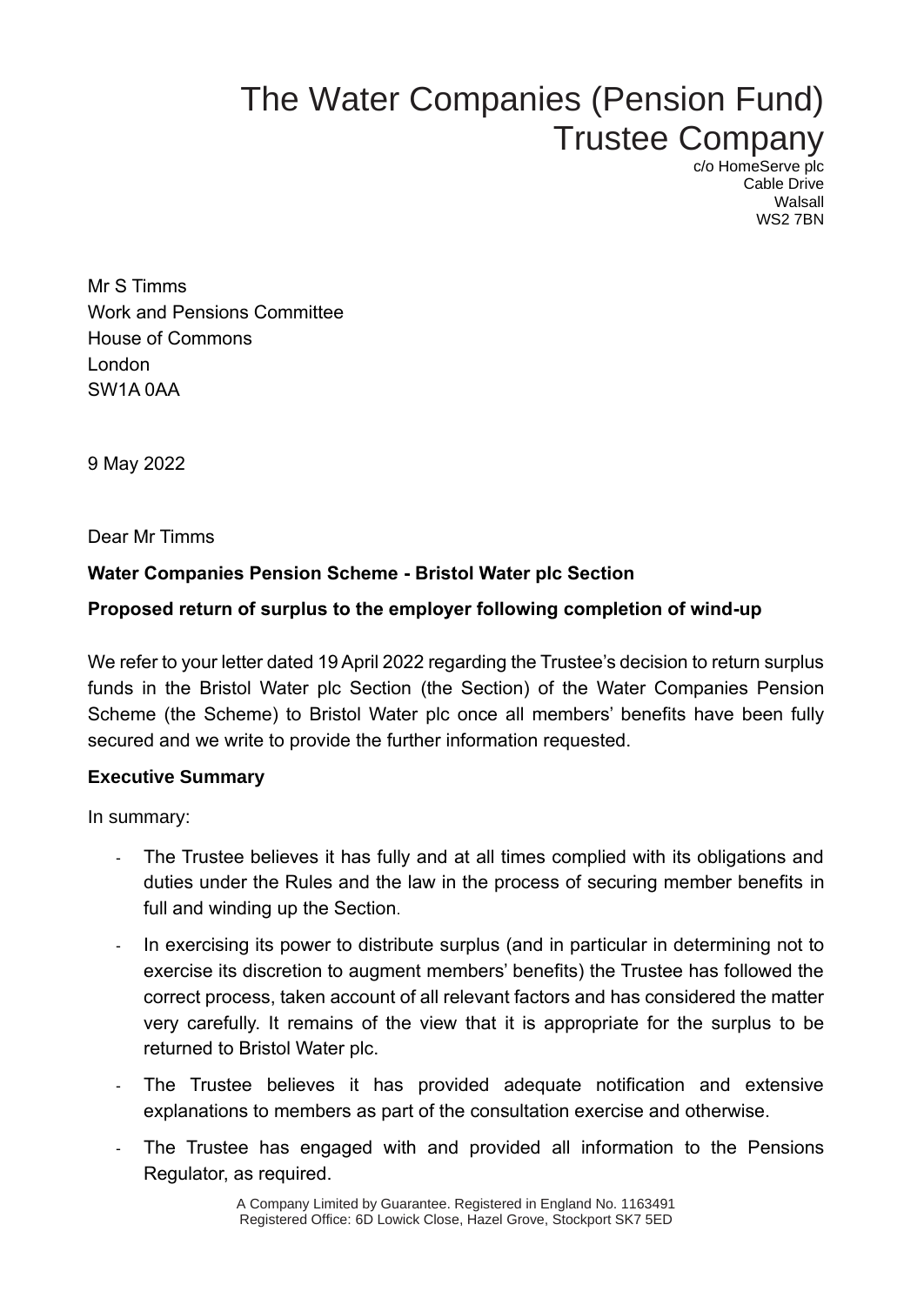- The Trustee has been advised by its professional advisers (legal and actuarial) throughout.
- The composition of the Trustee Board and the appointment of member nominated directors in particular is compliant with the legislation as it applies to a "relevant centralised pension scheme".

We provide more details below.

# **1 Background to the Water Companies Pension Scheme and the Bristol Water plc Section**

Before responding directly to your questions we thought it would be helpful to provide some background to the Scheme and the current circumstances of the Section.

The Scheme commenced on 1 April 1974 and was originally called "the Water Companies' Association Pension Scheme". It was established under Section 27 of the Water Act 1973 which required statutory water companies to participate in a scheme that provided benefits no less favourable than those provided under the standard water authority scheme.

The Scheme is a trust-based occupational pension scheme, governed by its Rules, and subject to regulation by the Pensions Regulator. It is funded, which means that there are assets set aside to pay the benefits promised under the Rules. It does not benefit from a Crown or any other form of government guarantee.

The Scheme is and always has been "sectionalised". This means that the assets and liabilities for each Section are held separately from those of the others. Initially there were 28 "Sections" within the Scheme. However, as requirements to provide a certain level of benefits have fallen away (the Water Act 1973 was repealed on 1 September 1989) many Sections have transferred out of the Scheme and some others have wound-up. The number of Sections has reduced to 6, including the Bristol Water plc Section (the Section).

The Section provides pension benefits that are primarily "defined benefit" in nature. As you will be aware, in a defined benefit scheme all of the risk that contributions paid turn out not to have been enough lies with the employer, in this case Bristol Water plc.

Members who joined the Section prior to July 1994 receive pension benefits similar to those offered by many public sector pension schemes at the time – a pension based on the member's final pensionable salary plus an automatic cash lump-sum. Members who joined after June 1994 built up benefits on an alternative benefit scale that still offered a (lower) final salary pension, but the cash lump-sum was invested on a "defined contribution" basis and so was not defined benefit in nature.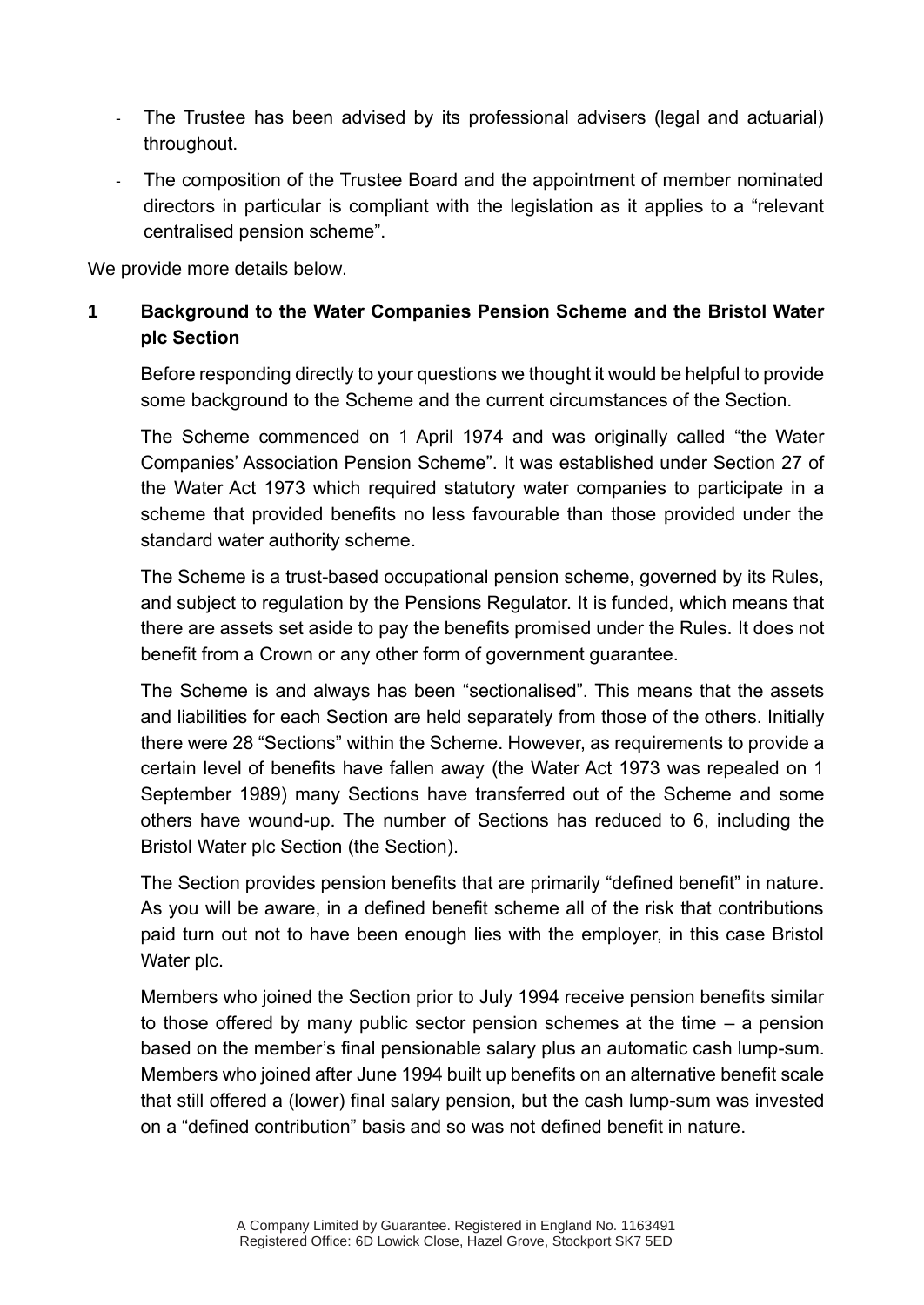A summary of the current membership and benefits is set out below:

|                         | Pre-July 94 joiners<br>("80ths scale<br>members") | Post June-94 joiners<br>("100ths scale<br>members") |
|-------------------------|---------------------------------------------------|-----------------------------------------------------|
| <b>Membership</b>       |                                                   |                                                     |
| (as at 31 March 2022)   |                                                   |                                                     |
| Deferred members yet to | 104                                               | 117                                                 |
| retire                  |                                                   |                                                     |
| <b>Retired members</b>  | 426                                               | 40                                                  |
| Dependant pensioners    | 111                                               | 5                                                   |
| <b>Total</b>            | 641                                               | 162                                                 |
| <b>Benefits</b>         |                                                   |                                                     |
| Pension                 | 1/80th of Final Salary for                        | 1/100th of Final Salary                             |
|                         | each year worked                                  | for each year worked                                |
| Automatic cash lump-sum | 3x pension                                        | Defined contribution pot                            |
| in addition to pension  |                                                   |                                                     |
| Retirement age          | 25 years after joining the                        | 65                                                  |
|                         | Scheme, subject to a                              |                                                     |
|                         | minimum of age 60 and                             |                                                     |
|                         | maximum of age 65                                 |                                                     |
| Member contributions    | Up to 5% of salary prior                          | 3% of salary for Pension                            |
|                         | to 31 March 2005 (lower                           | benefits, plus additional                           |
|                         | rates for under age 25s),                         | discretionary                                       |
|                         | 6.5% of salary in the                             | contributions for the DC                            |
|                         | year to 31 March 2006                             | lump-sum benefit (with                              |
|                         | and 8% of salary                                  | an element of employer                              |
|                         | thereafter                                        | matching up to 1.5%)                                |

The vast majority of the pension benefits within the Section, and in particular those received by 80ths scale members, are fully inflation-linked by virtue of annual increases being set in line with the Pension Increase Revaluation Orders (PIRO increases) made by the Government. As you will be aware, PIRO increases are currently set with reference to the Consumer Prices Index (CPI). In other words, most pension benefits will keep pace with the current high inflation rate. There is an element of capping on inflation-linked increases in payment for 100ths scale members (at 5% a year); this capping is not unusual and in line with many other pension schemes.

Bristol Water plc took the decision to close the Section to new joiners in 2001, and eventually to the build-up of further benefits in 2016. Bristol Water plc carried out consultation processes with members at the relevant time. As part of the closure to the build-up of further benefits active members at the time (of which there were 134)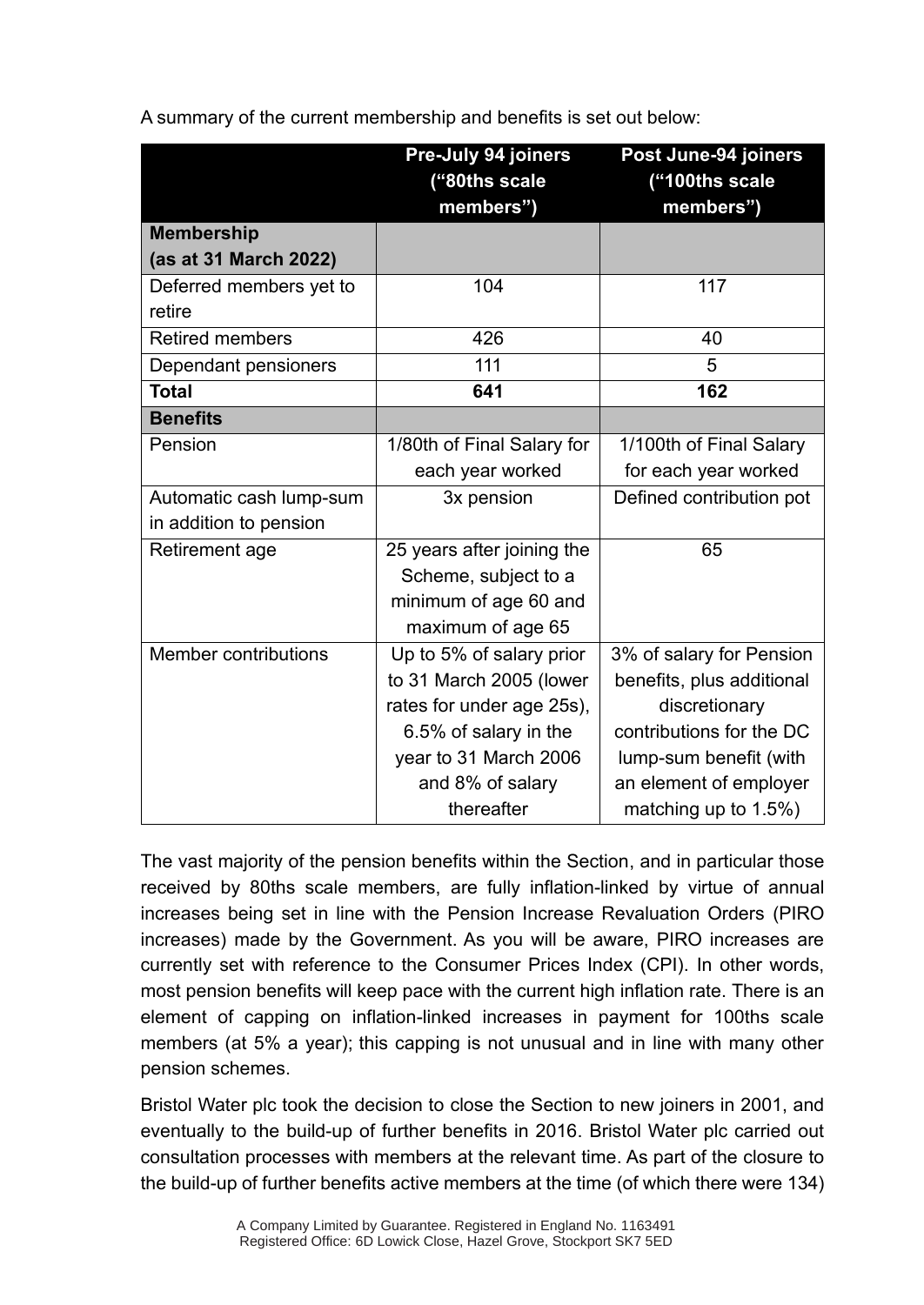were granted a benefit augmentation (of an additional year's pension benefits), and 3 year protection of certain ill-health and redundancy benefits. Members were not asked to contribute towards these additional benefits; Bristol Water plc provided the augmentation at their cost and risk.

The Scheme is run by a Trustee Company (the Trustee), which has a number of member nominated and employer nominated Trustee Directors from across the Sections. Due to the sectionalised structure of the Scheme special provisions apply to its make-up (see section 5 for further details); however, the role of the Trustee Directors is the same role as all trustees of occupational pension schemes – to run the scheme in accordance with its Rules and the law to ensure that members' promised pension benefits are paid on time and in full.

To fulfil this duty, the Trustee's ultimate aim has been to secure members' benefits with a reputable insurance company and it has been specifically targeting this since the mid 2000's as this was considered to be in the best interests of the membership as a whole. As you will be aware, securing members' benefits with an insurance company is often considered the "gold standard" for member security.

Over time, and particularly following corporate activity around 2005, the Trustee has looked to minimise risks to the Section and its members, and in particular to reduce the level of investment risk in the Section with a view to achieving this aim. This has also been in line with the Trustee's understanding of the general direction of regulatory travel since scheme specific funding requirements were introduced with the Pensions Act 2004. As you will be aware, the Pensions Act 2004 also explicitly requires the Trustee to fund the Section "prudently" which only impacts Bristol Water plc's contributions (not members').

Bristol Water plc has been supportive of this approach and has paid significant additional contributions to support this risk reduction and low risk investment strategy. In particular, between 2005 and 2016 Bristol Water plc paid additional contributions (ie on top of their regular contributions in respect of the benefits being built-up, such regular contributions being calculated on a prudent basis) of over £16m into the Section in order to fund both a material de-risking of the Section's investment strategy and a more prudent funding strategy to protect members against adverse future events.

With hindsight it is the Trustee's strong view that it is the prudent funding and lowrisk investment strategies, coupled with the additional contributions paid into the Section by Bristol Water plc between 2005 to 2016, that is the reason the Section is in the healthy position it is, and without which there would most likely be no surplus.

It is worth noting that under the Rules of the Scheme, the Trustee has the power to set a minimum contribution rate, and thereby effectively a funding target, for each Section without agreement from the sponsoring employer. This is not the case in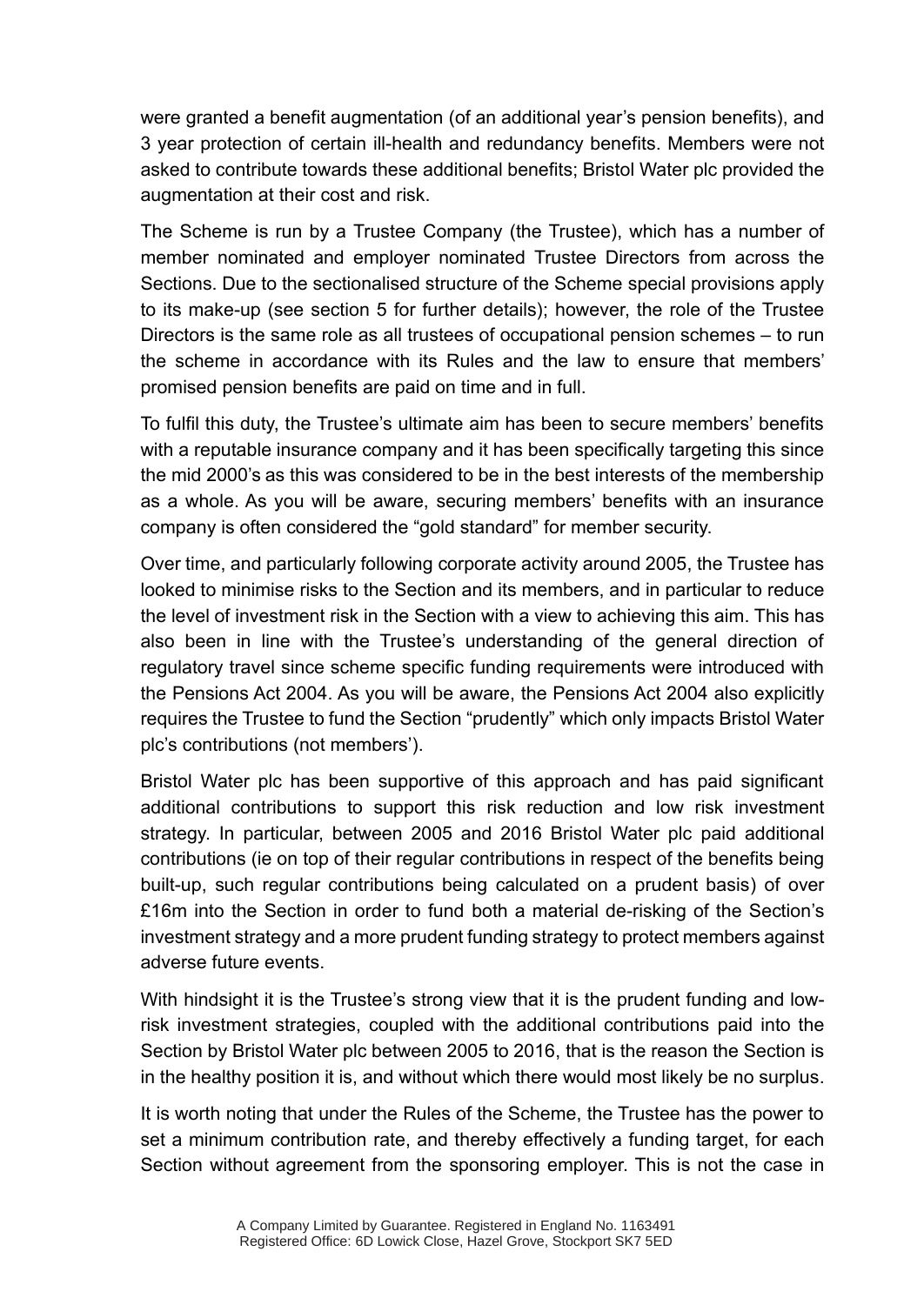many schemes, where agreement from the employer is required. Given the balance of powers contained in the Rules, the Trustee has sought to follow a cash funding plan to meet the objective of securing members' benefits in full, rather than exploring (as many employers have requested or required their trustees to do) alternative approaches that would have been less likely to result in a surplus arising eg provision of a guarantee or cash in escrow. It is also worth noting that the Trustee has never had to rely on this power to enforce contributions in relation to the Section, as Bristol Water plc has always been willing to meet the cash contributions proposed by the Trustee. The funding targets were always set (prudently) with a view to securing members' benefits that have been promised; there was never any intention to fund for a surplus.

The cost of securing benefits with an insurance company varies over time, based on factors such as market conditions, insurer capacity, and the availability of assets insurers can use to support writing business. In 2018, a market pricing opportunity arose that enabled the Trustee to secure members' benefits in full at no additional cost at the time to Bristol Water plc. At a high-level, the position arose because the Trustee had previously adopted a prudent funding target based on insurance companies struggling to price the insurance of CPI-linked benefits competitively due to a lack of suitable assets. An increase in the availability of CPI-linked assets and hence more competitive insurer pricing meant that, with hindsight, this level of prudence was not required. In line with its aim of ensuring members' benefits get paid on time and in full, the Trustee secured members' benefits in full in June 2018. Since then, the Trustee has been undertaking work in order to complete the transfer to the insurance company and wind up the Section.

## **2 The Section's winding-up rules**

Now that the Section is winding up and all the promised benefits have been fully secured with an insurer, the Section's Rules (specifically rules 28.5 (for pre July 1994 joiners) and rule 29.5 (for post June 1994 joiners)) give the Trustee the discretion to "*increase all or any of the benefits or provide additional benefits to any extent that it considers just and equitable".* However, this is subject to a requirement to first consult with the Designated Employer (being Bristol Water plc in this case).

If the Trustee decides not to increase benefits under the Rules the remaining surplus once the Section's wind-up is complete must be paid back to the Designated Employer.

The Trustee did carefully consider whether to augment benefits, and we set out in the next section the reasons for its decision not to do so (the key points of which we have already referenced above).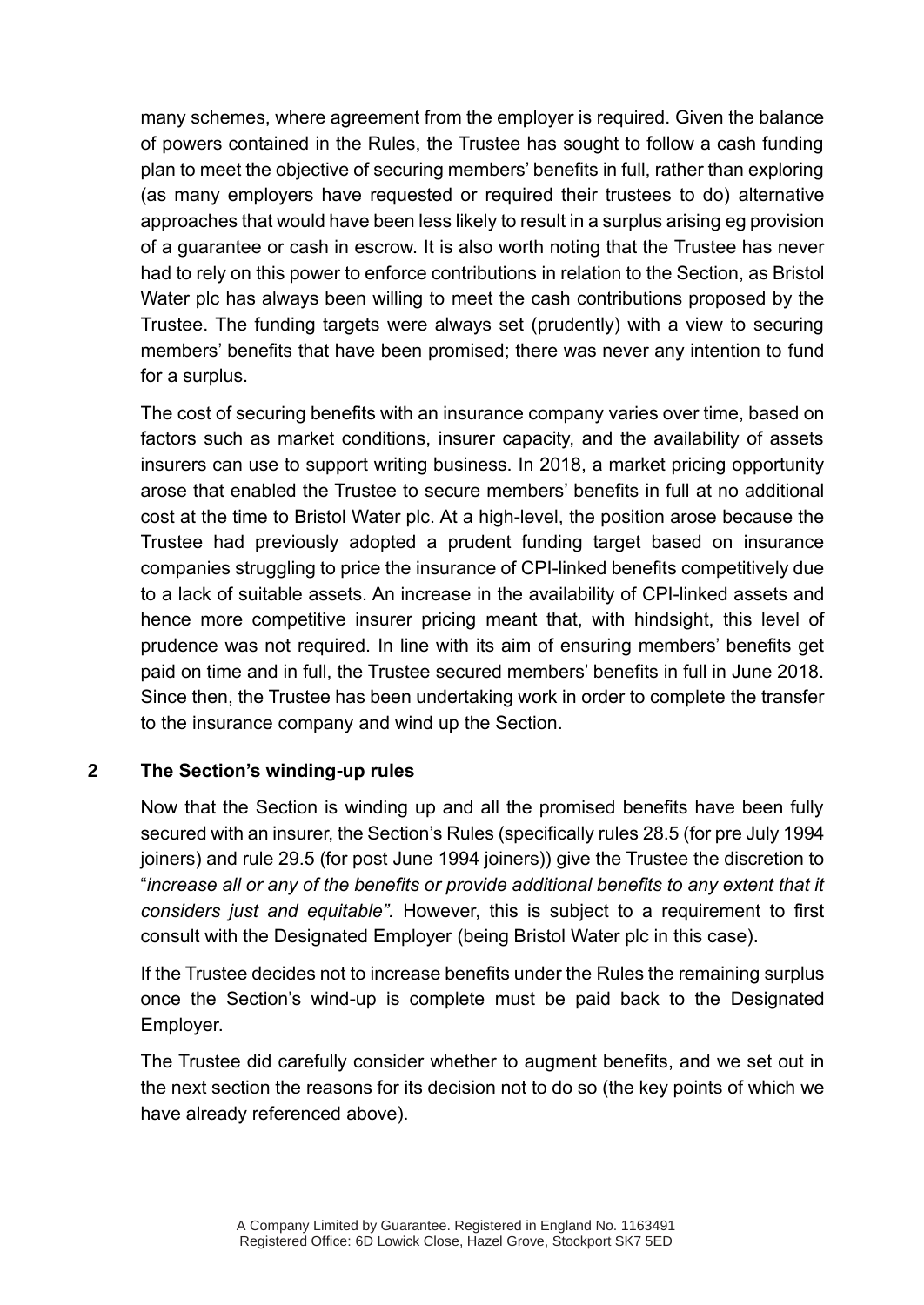# **3 Reasons the Trustee decided not to exercise its discretion to increase members' benefits on wind-up**

The decision was reached by the Trustee after full and careful consideration of all relevant factors, including the party that had borne the risk during the operation of the Section, the reasons the surplus had arisen, and having received input from its actuarial and legal advisors. The Trustee also consulted with Bristol Water plc and the membership as required by the Rules and legislation.

The key factors that influenced the Trustee's decision are:

- For the duration of the operation of the Section, all of the "downside" risk lay with Bristol Water plc.
- Bristol Water plc has been very supportive of the Trustee's funding and derisking strategy and has paid significant additional contributions to fund for prudence and the Section's low risk investment strategy. This includes over £16m of additional contributions paid between 2005 and 2016.
- The level of Bristol Water plc's contributions (both regular and additional) have been set by the Trustee in order to fund "prudence" (ie to protect members' benefits against future risks that may arise). With all such risks having (fortunately) not materialised, it does not seem fair or appropriate for Bristol Water plc to be, in effect, penalised for having been willing to facilitate and fund the Trustee's prudent approach to reserving for these adverse, unrealised contingencies.
- The Scheme Actuary has provided the Trustee with details of the movement in funding position since 1999, when the current firm of actuaries were appointed and the Section was around a third of the size it is today. It is clear from this analysis that the key reasons the Trustee was able to secure all members' benefits in full as early as 2018 were the Trustee's prudent funding strategy (supported by Bristol Water plc), combined with the low risk investment strategy the Section had adopted since 2005 (funded by additional contributions from Bristol Water plc), further combined with a reduction in actual insurer pricing at this time relative to the Trustee's prudent – in the event unnecessarily prudent - funding target.

Some of the other factors that were considered include:

• Members will receive their promised benefits in full and most members' benefits are fully inflation-linked (and those that are not are inflation linked up to 5%). Those members still in-service when Bristol Water plc closed the Section in 2016 received an augmentation of an additional one year's benefits.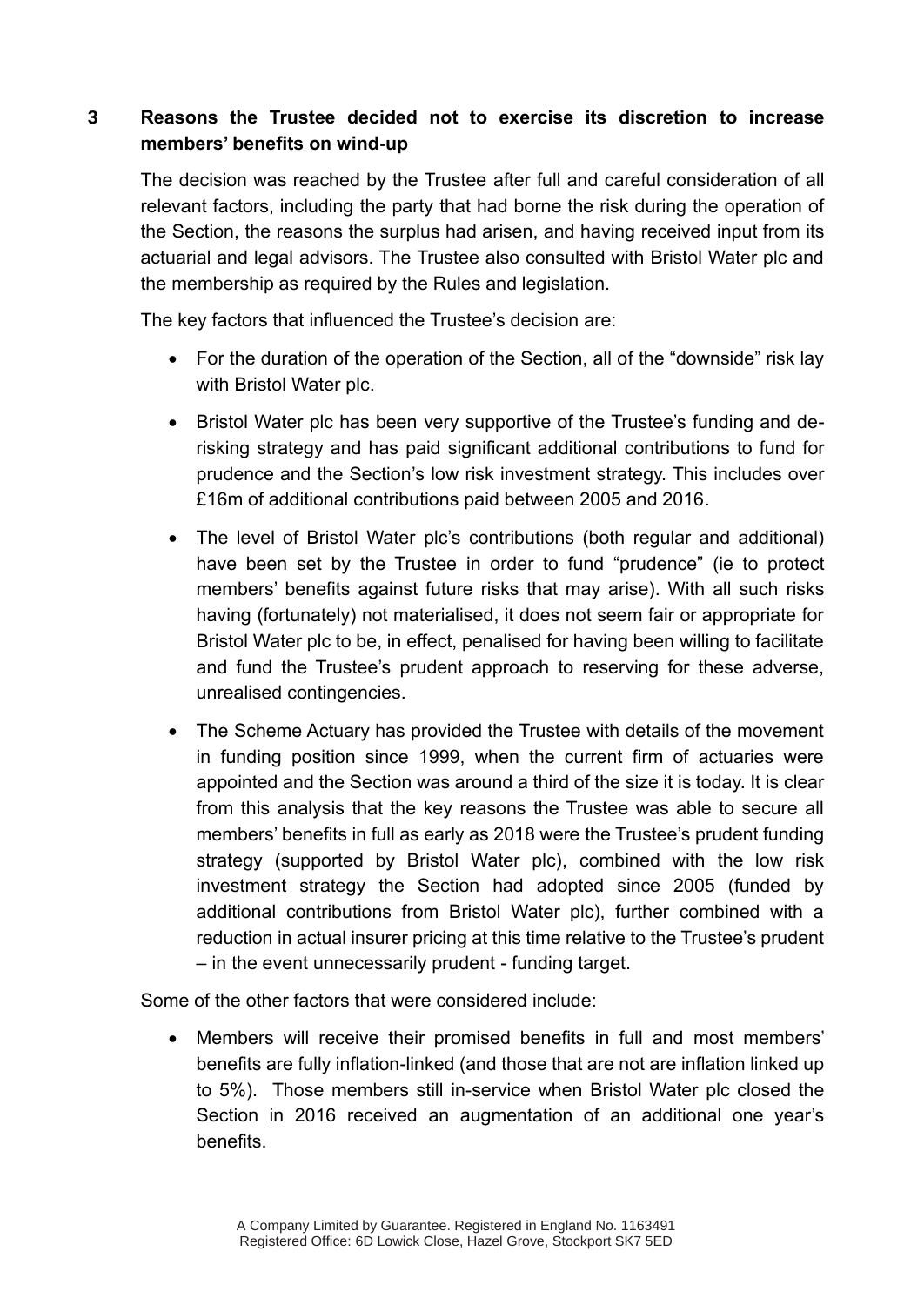- The analysis carried out also highlighted that since 2000 Bristol Water plc has paid in more than 5 times the amount paid in by members over the same period. The Trustee acknowledges that there were some periods in the 90's and early 2000's when the company paid reduced levels of contributions, but they were to ensure the Section did not fall foul of the then severe tax penalties that could be imposed on pension schemes for "overfunding". The amounts involved are materially smaller than subsequent contributions paid.
- Members have of course contributed to the Section historically (as summarised in the table above). However, the Scheme Actuary has confirmed that a typical member of the Section who is entitled to a guaranteed cash lump-sum will have received more as their "as of right" lump sum at retirement than they ever paid in as member contributions. In other words, they will have received back more as a tax free lump-sum than they paid in, even before considering the annual guaranteed pension. The Members have therefore received good value for the contributions they have paid.

In light of all the above, the Trustee determined that it would be reasonable to not exercise its discretion to augment members' benefits under the Section's Rules. As a result, any surplus will be paid back to Bristol Water plc, less tax at the prevailing rate. The Trustee is of the view that this is an appropriate and fair approach to the distribution of surplus.

## **4 The consultation process**

The process the Trustee has followed has been in line with its understanding of Section 76 of the Pensions Act 1995, which covers "Excess assets on winding up". Broadly speaking, Section 76 enables a return of surplus on winding-up to an employer provided the liabilities have been fully discharged, there is the power to do so under the Section's Rules, and appropriate notice has been given to members of the Section.

The notification requirements are set out in The Occupational Pension Schemes (Payments to Employer) Regulations 2006. The Trustee believes it has complied with all relevant requirements, including splitting the notice into two parts which were appropriately spaced more than 2 months apart, providing an estimate of the surplus to be distributed, and inviting written representations from members.

A broad timeline of the whole process and key member communications since the Section's benefits were fully insured is as follows:

• 27 June 2018 – initial announcement of buy-in with Aviva (this informed all members of the buy-in with Aviva and the then expectation that the Section would move to wind-up in the next year or so).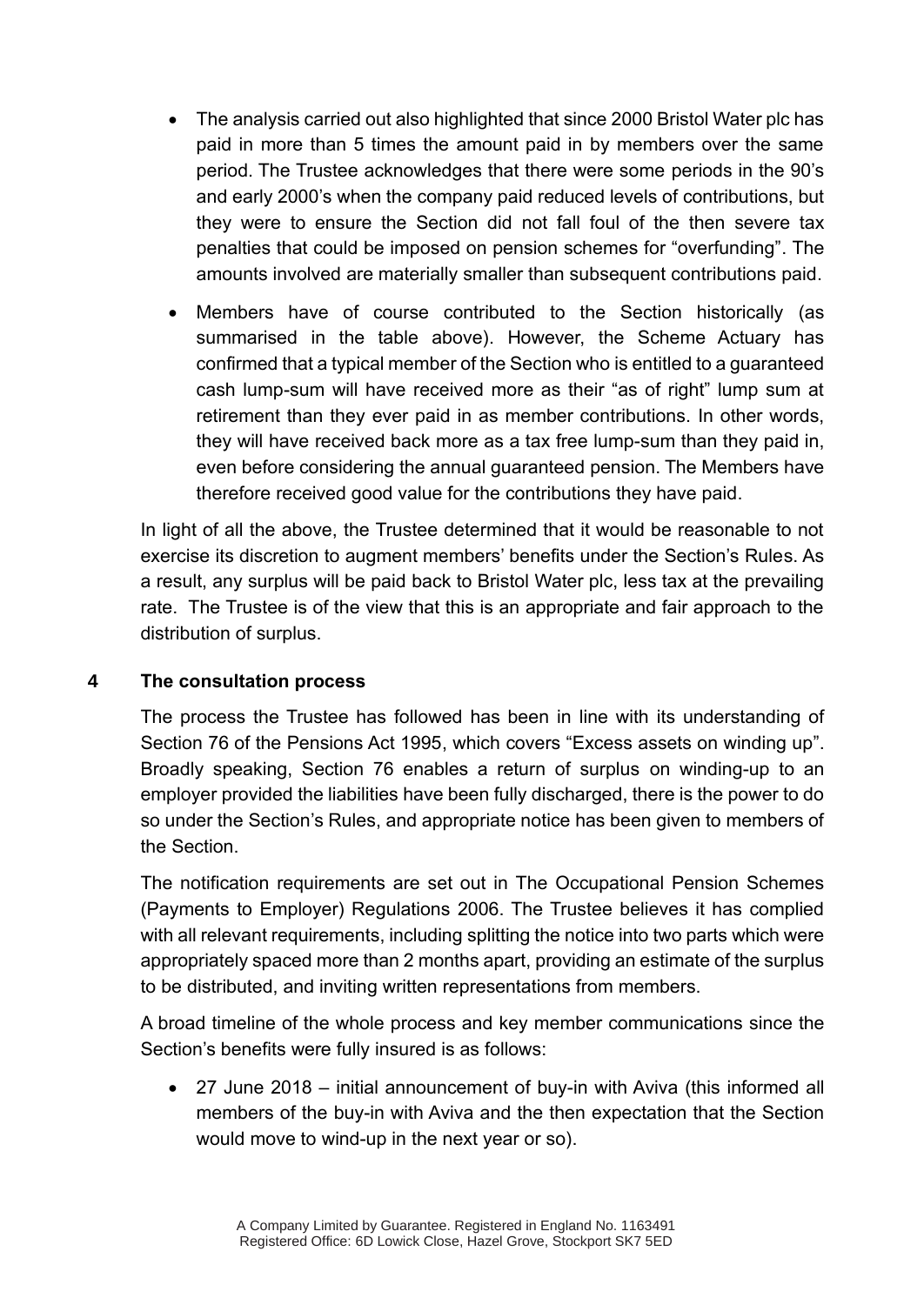- September 2018 A detailed Q&A sheet regarding the buy-in was provided to all members with the 2018 Summary Funding Statement.
- 8 May 2019 An update was sent to all members informing them of the need to carry out GMP equalisation ahead of winding-up the Section.
- 30 September 2020 Consultation on the proposed conversion of GMP benefits to remove inequalities (only sent to those members in scope of the exercise and the communication sent depended on the current status of the member).
- October 2020 personalised data verification letters were issued to all members.
- March to June 2021 All members were sent personalised letters confirming their final verified pension benefits in the Section and explaining any updates (where relevant) for data verification, GMP conversion and GMP equalisation.
- 20 July 2021 First notice of proposed return of surplus to Bristol Water plc as required by the Pensions Act 1995 (also confirmed that the Trustee had formally triggered wind-up of the Section).
- November 2021 Following a high volume of member queries and replies to the first section 76 notice the Trustee wrote to members to provide further details of the reasons for its decision. This included Question and Answer sheets with detailed responses to key member questions raised. Please let us know if it would be helpful to provide a copy of this communication.
- 28 January 2022 Second notice of proposed return of surplus to Bristol Water plc as required by the Pensions Act 1995 (also provided an update on the winding-up process).

Throughout the notification process under Section 76 of the Pensions Act 1995 Members' queries and representations were considered in detail. However, the Trustee did not consider that any of the representations made presented new information or arguments which changed the initial view it had formed for the reasons outlined above. The Trustee responded to many members' representations and queries directly, as well as issuing its detailed response to the first notification to all members in November 2021 as described above.

The 2006 Regulations prescribe in what circumstances notice can assume to have been given. In particular, they state that notice is to be treated as having been given where that notice has been sent by post to the address at which they were last known to be living (or employment address if an active member). The Trustee has sought to exceed this requirement by carrying out an extensive "tracing and verification" exercise to contact members. The Trustee is aware of only 5 members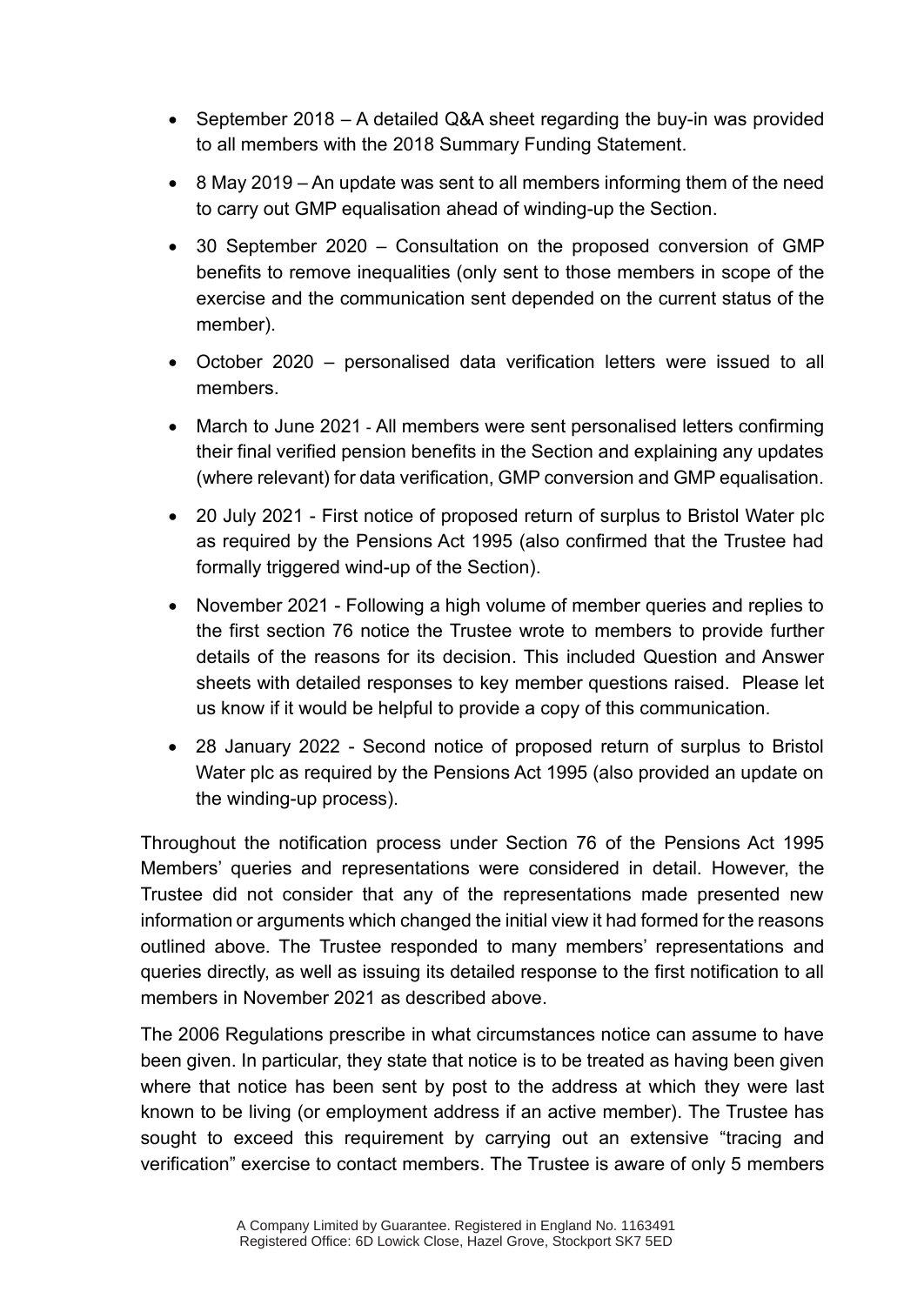where this exercise was not successful and where alternative tracing methods are currently being explored.

It may be the case that some members have received communications from the Trustee that others have not over the period since securing the Section's benefits. This is primarily due to some members having "GMPs", and there was a need to communicate with just these members regarding equalising these benefits between men and women as outlined in the previous section.

As part of the second notification, and in accordance with the 2006 Regulations, members were invited to make representations to the Pensions Regulator with regard to the process and some members did so. This prompted the Pensions Regulator to engage with the Trustee in relation to understanding the process followed. The Trustee has provided the Pensions Regulator with all the information it has requested.

#### **5 The Scheme's Trustee Board**

The Scheme is required to comply with the Pensions Act 2004 regarding the constitution of the Trustee Board. However, as a "relevant centralised scheme" for the purpose of pensions scheme legislation it is not required to comply in the same way as most other schemes. Modified provisions apply to it by virtue of its unusual structure (it being a segregated scheme in which non-associated employers participate). Very broadly this means that it must maintain at least a third of directors who are "independent" or "independently selected" by members (the latter of which are commonly referred to as member nominated trustee directors) but it is otherwise exempt from the detailed requirements under Section 242 of the Pensions Act 2004 as they do not work practically for a scheme of its nature. This means the Trustee Board has flexibility to ensure an appropriate and practical nomination and selection process is in place. The process is regularly reviewed.

The Trustee Board is comprised of a mix of member nominated trustee directors (MNTD) and employer nominated trustee directors (ENTD). It's important to point out that an MNTD does not have a different role to any other trustee director. No director represents only the interests of any particular category of member or employer. Their duties are to run the Scheme in accordance with its Rules and the law.

It is not practical to have an MNTD for each Section, but historically we have attempted to ensure that each Section is represented somehow either with an MNTD or ENTD (and at all times within the minimum requirements set out in the legislation as described above). We have also sought to rotate, where practicable, the Sections which appoint MNTDs so that the membership of each Section gets a chance to participate. We think this is a practical and fair approach.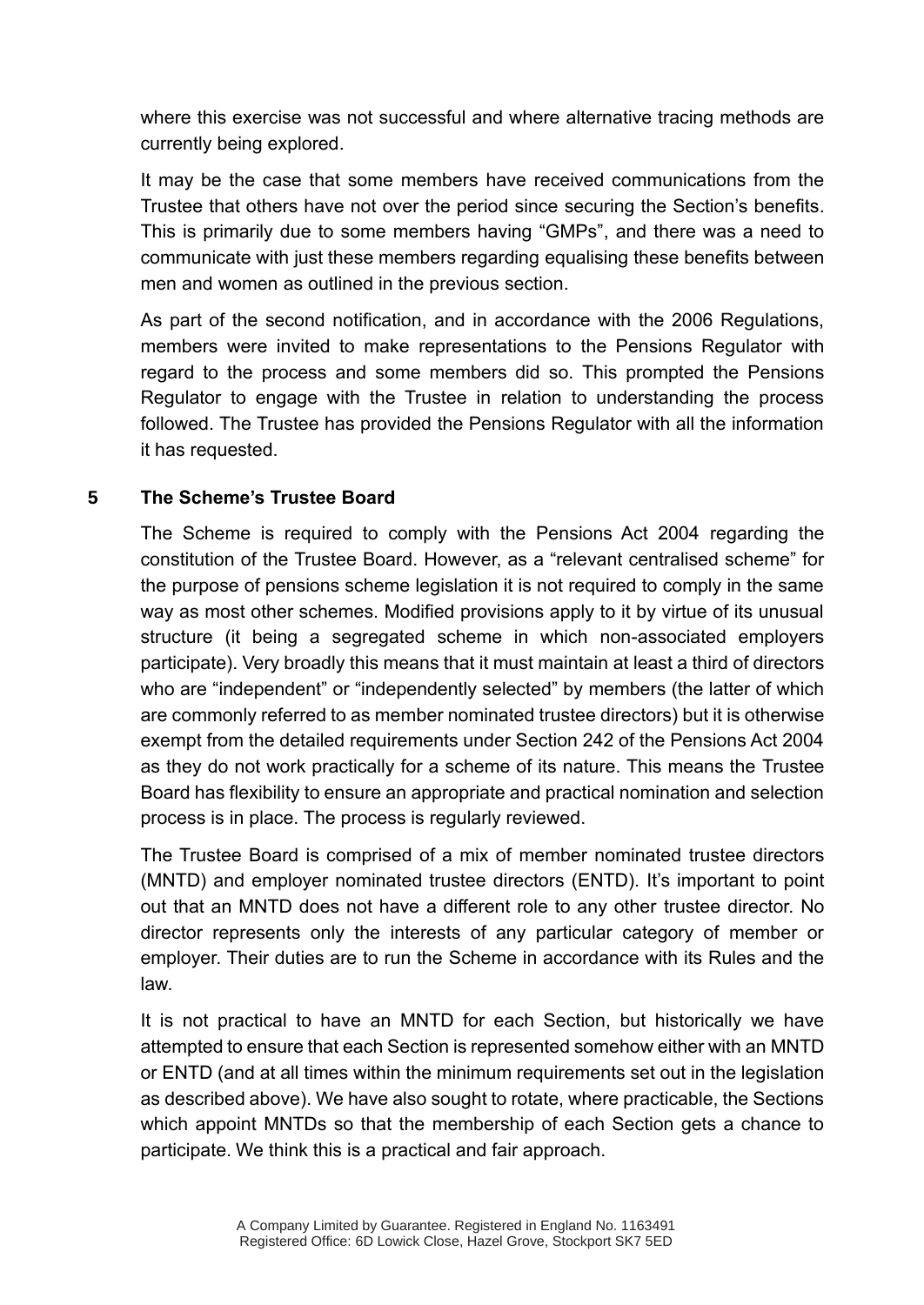In terms of actual nominations for MNTDs, once the decisions have been taken regarding which Sections will be included in the nomination process, the process differs slightly depending on whether those Sections have active members or not. If you need more detailed information on this distinction please let us know. Then broadly speaking, the relevant group of individuals are written to and asked to provide nominations by a particular date. Nominees can only be nominated by members in their Section.

There need only be one nomination for a member to be a formal nominee. If there are no other nominees in that Section then the nominee will be appointed to the Trustee Board. If there is more than one nominee the position will then go to the next stage of selection by the membership. If there are insufficient nominees for a particular Section the Board may seek nominees from other Sections.

There is also a pensioner director appointed to the Trustee Board under a separate process.

Trustee directors serve a term of three years at the end of which they will normally retire or apply for re appointment following the same process as set out above. However, the terms can be extended if the Trustee Board sees fit (for example so that a director can see a complex project through to its conclusion). Any trustee director is eligible for re appointment if he or she wishes to continue at the end of his or her term.

We hope this provides reassurance that we do involve the membership in this process. We can also confirm that currently there are more member nominated trustee directors on the Trustee Board than is required by the legislation.

#### **6 Summary**

As described at the start of this letter the Trustee believes it has fully and at all times complied with its obligations and duties under the Rules and the law in this wind-up process (including in particular in determining not to exercise its discretion to augment members' benefits and in its consultation obligations).

We hope that this letter adequately answers the specific queries you raised. The Trustee would be happy to provide any further information that may be helpful.

Yours sincerely

David Sankey (Chair) On behalf of the Trustee of the Water Companies Pension Scheme